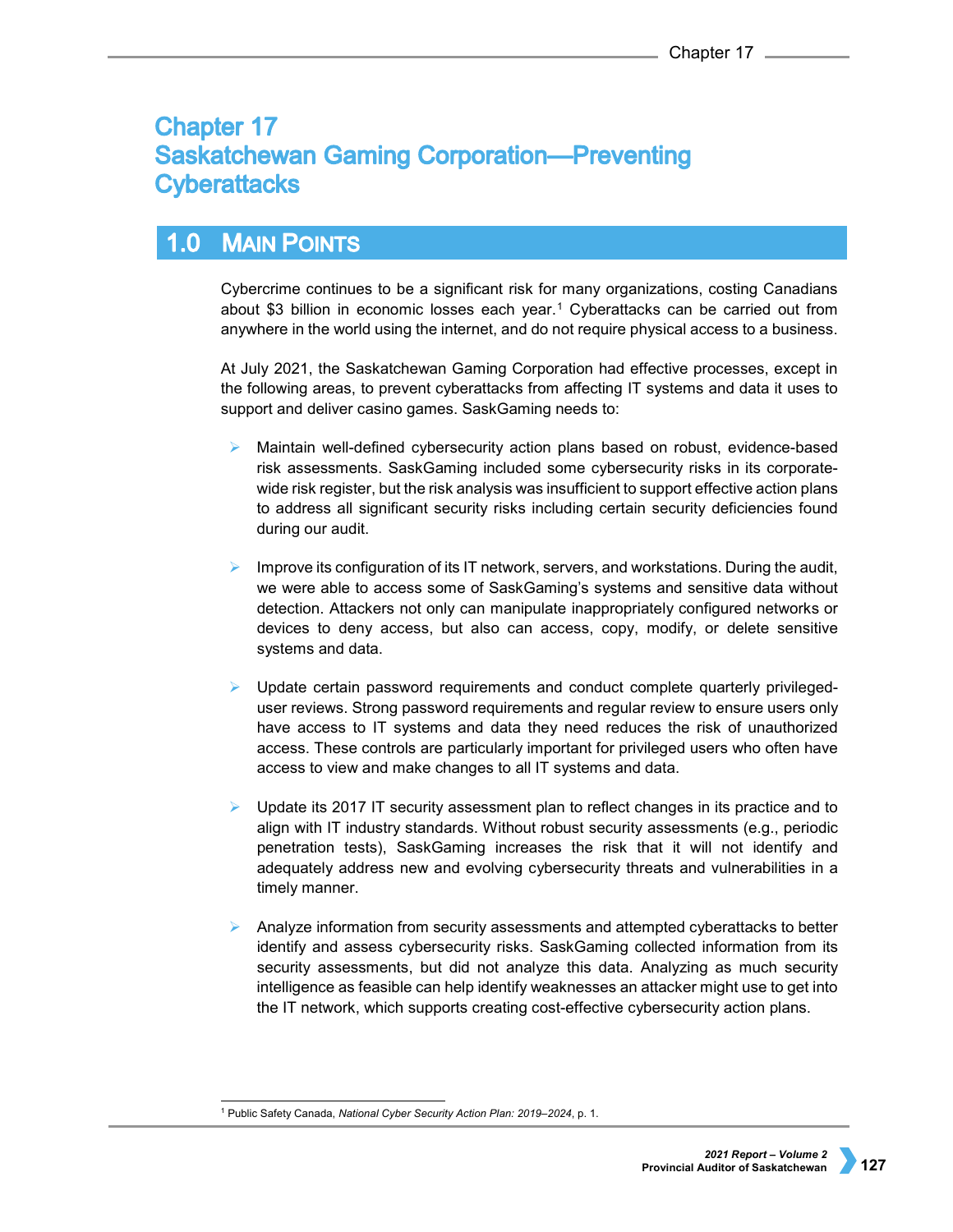We also found SaskGaming had some strong cybersecurity controls. It tracked its IT assets, separated gaming machines from its corporate network, and kept its IT systems up-to-date (i.e., applied timely security patches). In addition, SaskGaming provided regular training to its employees about cybersecurity, and periodically tested their understanding.

Maintaining effective cybersecurity programs reduces the risk of attackers disrupting operations or breaching IT systems and sensitive data, which can result in reputational damage, significant financial costs, and lost profits.

## $2.0$ **INTRODUCTION**

SaskGaming, a Crown corporation, operates two casinos (one in Regina and another in Moose Jaw) under *The Saskatchewan Gaming Corporation Act*. It offers a variety of casino games (e.g., slot machines and table games), food and beverage services, and entertainment.

SaskGaming made its Finance and IT Department responsible for managing and securing all technology assets, including preventing cyberattacks. The Department employs 14 fulltime equivalent IT positions to support its workforce of more than 700 employees. These IT positions are responsible for both IT security and operational activities. The Department also contracts with various suppliers to help it fulfill its IT responsibilities.

We audited SaskGaming's processes to prevent cyberattacks from affecting IT systems and data it uses to support and deliver casino games.

A cyberattack is the use of electronic means to interrupt, manipulate, destroy, or gain unauthorized access to a computer system, network, or device.<sup>[2](#page-1-0)</sup>

## $2.1$ **Importance of Cybersecurity**

Effective cybersecurity programs to prevent cyberattacks are more important than ever as criminals continue to exploit the world's increasing dependence on IT systems. Per the Canadian Internet Registration Authority's *2020 CIRA Cybersecurity Report*, about three in 10 organizations saw an increase in cyberattack volume during the COVID-19 pandemic in 2020, and further increases are expected. $3$  In addition, several high-profile cyberattacks at casinos in Canada and around the world caused outages in recent years, demonstrating cyberattacks can significantly impact casino operations.[4,](#page-1-2)[5](#page-1-3)

To protect against the many ways an attacker may attempt to gain access to systems and data, many organizations apply a defence-in-depth strategy as outlined in **Figure 1**. The principle of defence-in-depth is that layered security mechanisms as a whole increase system security.

<sup>4</sup> Auditor General of Ontario, (2019), *Technology Systems (IT) and Cybersecurity at Ontario Lottery and Gaming Corporation*, p. 710. <sup>5</sup> Silverstein, E., *Recent Closing of Three Tribal Casinos Provides Cyberattack Lessons*[. www.casino.org/news/recent-closing-](http://www.casino.org/news/recent-closing-of-three-tribal-casinos-provides-cyberattack-lessons/)

<sup>&</sup>lt;sup>2</sup> [cyber.gc.ca/en/glossary](http://cyber.gc.ca/en/glossary) (2 September 2021).

<span id="page-1-1"></span><span id="page-1-0"></span><sup>&</sup>lt;sup>3</sup> [cira.ca/cybersecurity-report-2020](https://www.cira.ca/cybersecurity-report-2020) (1 March 2021). CIRA is a non-profit organization that manages the .ca internet domain and builds online security policies, programs, products, and services.

<span id="page-1-3"></span><span id="page-1-2"></span>[of-three-tribal-casinos-provides-cyberattack-lessons/](http://www.casino.org/news/recent-closing-of-three-tribal-casinos-provides-cyberattack-lessons/) (24 January 2021).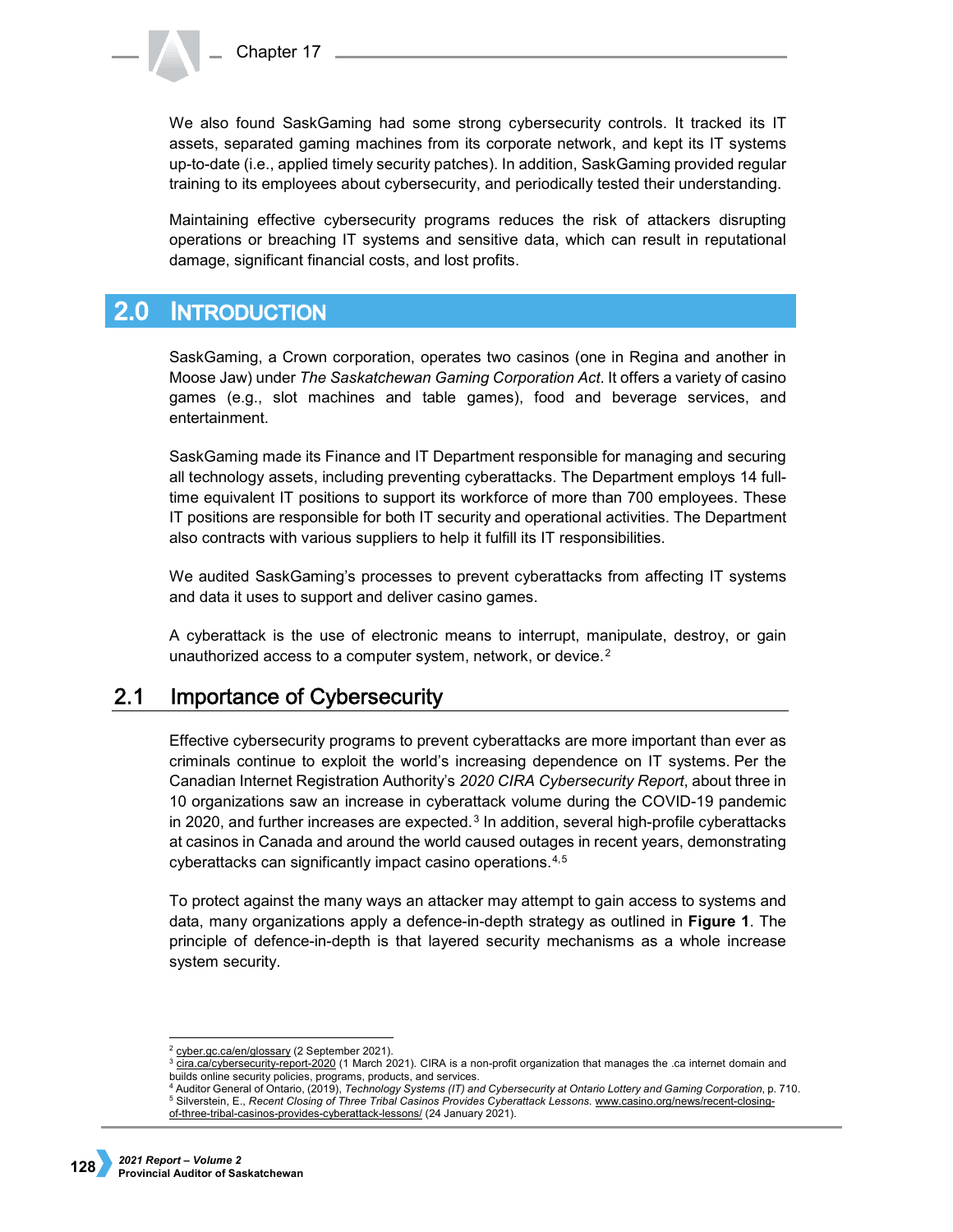# **Figure 1—Defence-in-Depth**



Source: Diagram adapted from The Business Forum, *Antivirus Defense-In-Depth Guide* (2015).

Due to the increasing occurrence and significance of cyberattacks globally, various organizations developed frameworks to help companies implement effective cybersecurity programs. One generally accepted framework is the *Framework for Improving Critical Infrastructure Cybersecurity* developed by the National Institute of Standards and Technology (NIST). NIST's Framework includes five functions for an effective cybersecurity program as shown in **Figure 2**. For this audit we focused on the first two functions: Identify and Protect.

| <b>Function</b> | <b>Category</b>                                                                                                                                                                     |
|-----------------|-------------------------------------------------------------------------------------------------------------------------------------------------------------------------------------|
| Identify        | Asset Management<br><b>Business Environment</b><br>Governance<br><b>Risk Assessment</b><br><b>Risk Management Strategy</b><br>Supply Chain Risk Management                          |
| Protect         | <b>Identity Management and Access Control</b><br>Awareness and Training<br>Data Security<br>Information Protection Processes and Procedures<br>Maintenance<br>Protective Technology |
| Detect          | Anomalies and Events<br><b>Security Continuous Monitoring</b><br><b>Detection Processes</b>                                                                                         |
| Respond         | Response Planning<br>Communications<br>Analysis<br>Mitigation<br>Improvements                                                                                                       |
| Recover         | Recovery Planning<br>Improvements<br>Communications                                                                                                                                 |

# **Figure 2—Five Functions from NIST's Framework for Improving Critical Infrastructure Cybersecurity**

Source: The National Institute of Standards and Technology[. www.nist.gov/cyberframework/online-learning/components](http://www.nist.gov/cyberframework/online-learning/components-framework)[framework](http://www.nist.gov/cyberframework/online-learning/components-framework) (28 November 2020).

Grey shading indicates functions included in our audit's focus.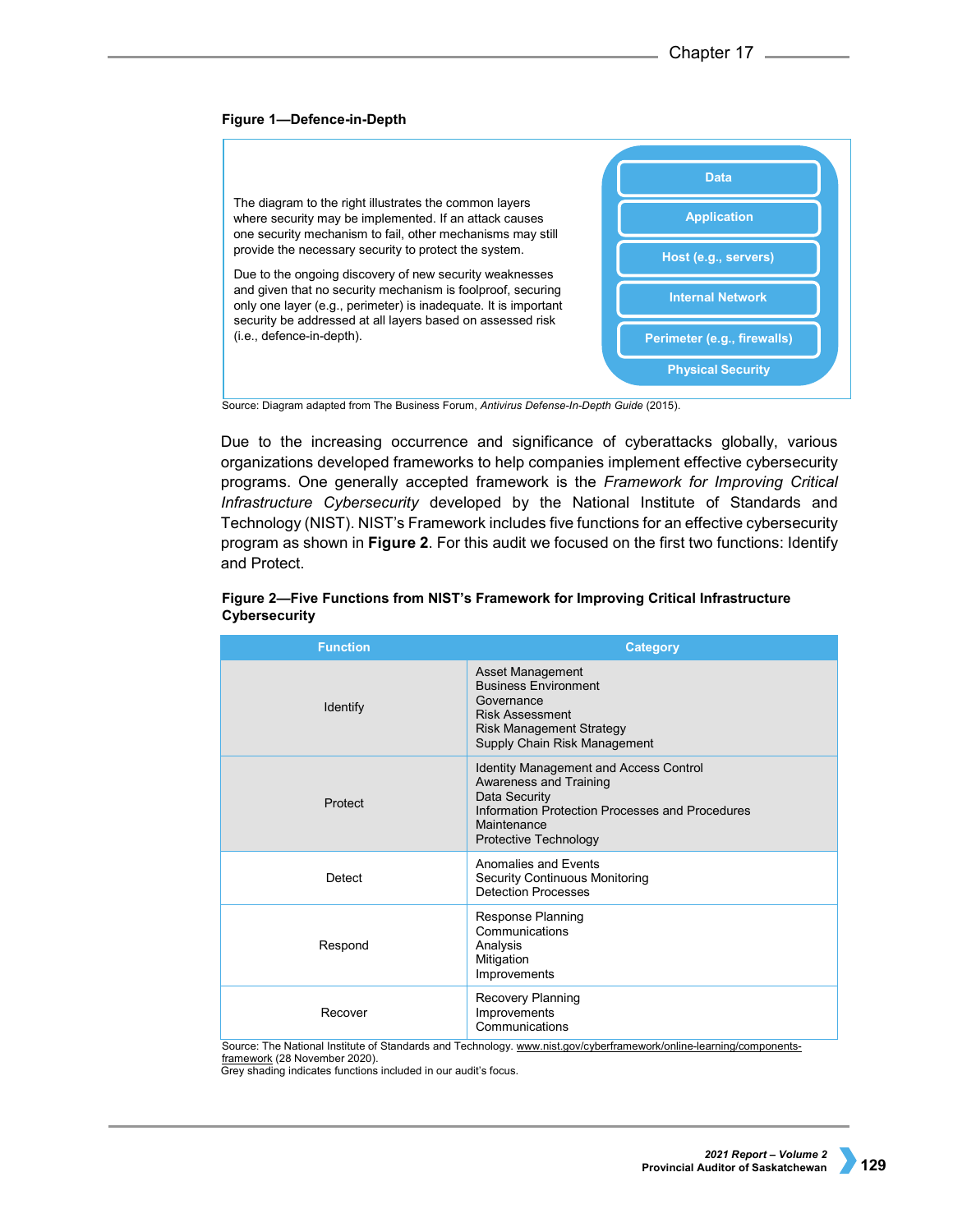Not maintaining effective cybersecurity programs to prevent cyberattacks increases the risk of attackers gaining access to IT systems and data.[6](#page-3-0) Attackers with unauthorized access expose companies to disrupted operations, potential loss and exploitation of corporate data, and personal data breaches of its employees and customers.

Processes to prevent cyberattacks can save time and money because restoring IT systems successfully hacked is expensive and time-consuming. For example, in 2020, the global average total cost of a data breach was \$3.86 million USD (2019: \$3.92 million USD), and 280 days average time to identify and contain a breach (2019: 279 days).[7](#page-3-1)

#### $2.2$ **Importance of Protecting SaskGaming's IT Systems**

SaskGaming depends on many IT systems to operate table games, slot machines, food and beverage services, and show lounges, as well as administrative/supportive functions (e.g., casino bank, payroll, accounting, security, IT). For example, SaskGaming uses these IT systems to manage game content, exchange cash and casino tender (e.g., slot machine tickets), and manage player rewards programs offered to its customers. SaskGaming gives employees and certain suppliers access to IT systems to carry out their work, and customers access to check their player rewards. If SaskGaming's gaming-related systems are breached or disrupted, there is a high risk of monetary loss.

SaskGaming's profits support people, programs, and services throughout Saskatchewan. Each year, one-half of its net income is paid to specific First Nations and Métis organizations.<sup>[8](#page-3-2)</sup> In addition, each year it pays a dividend to the Crown Investments Corporation of Saskatchewan. Over the past three years, SaskGaming served millions of customers and earned millions in net income as shown in **Figure 3** below.

|                                                                                                            | $2020 - 21*$ | $2019 - 20*$ | 2018-19 |
|------------------------------------------------------------------------------------------------------------|--------------|--------------|---------|
| Customers served (millions)                                                                                | 0.40         | 2.75         | 3.25    |
| Revenue (\$ millions)                                                                                      | 30.9         | 114 1        | 118.6   |
| Net income (loss) (\$ millions)                                                                            | (13.4)       | 40.2         | 44.9    |
| Net income paid to First Nations and Métis organizations through the<br>General Revenue Fund (\$ millions) |              | 20.1         | 224     |
| Dividend to Crown Investments Corporation of Saskatchewan<br>(\$ millions)                                 |              | 13.3         | 18.0    |

# **Figure 3—SaskGaming Customer and Financial Information from 2018–19 to 2020–21**

Source: SaskGaming Annual Reports and corporate records.

\* Note: results for 2020–21 are much lower than historical results due to impacts from casino closures related to the COVID-19 pandemic. The pandemic also impacted results for 2019–20, but to a much lesser extent.

In 2020–21, SaskGaming spent about \$4.4 million (2019–20: \$7 million) on IT services, including new, and upgrades to, IT systems of \$0.7 million (2019–20: \$2.7 million). In 2021–22, it plans to spend about \$6.2 million on IT services, including new, and upgrades to, IT systems worth \$1.4 million.

<span id="page-3-0"></span><sup>&</sup>lt;sup>6</sup> Cybersecurity is the process of protecting information by preventing, detecting, and responding to attacks. [nvlpubs.nist.gov/nistpubs/CSWP/NIST.CSWP.04162018.pdf](https://nvlpubs.nist.gov/nistpubs/CSWP/NIST.CSWP.04162018.pdf) (28 November 2020).

<sup>7</sup> IBM Security, *Cost of a Data Breach Report 2020*[. www.ibm.com/security/data-breach](http://www.ibm.com/security/data-breach) (20 September 2021).

<span id="page-3-2"></span><span id="page-3-1"></span><sup>&</sup>lt;sup>8</sup> As required by *The Saskatchewan Gaming Corporation Act*, one half of SaskGaming's net income is paid into the General Revenue Fund which in turn pays grants totalling the same amount to the First Nations Trust, Community Initiatives Fund and Clarence Campeau Development Fund.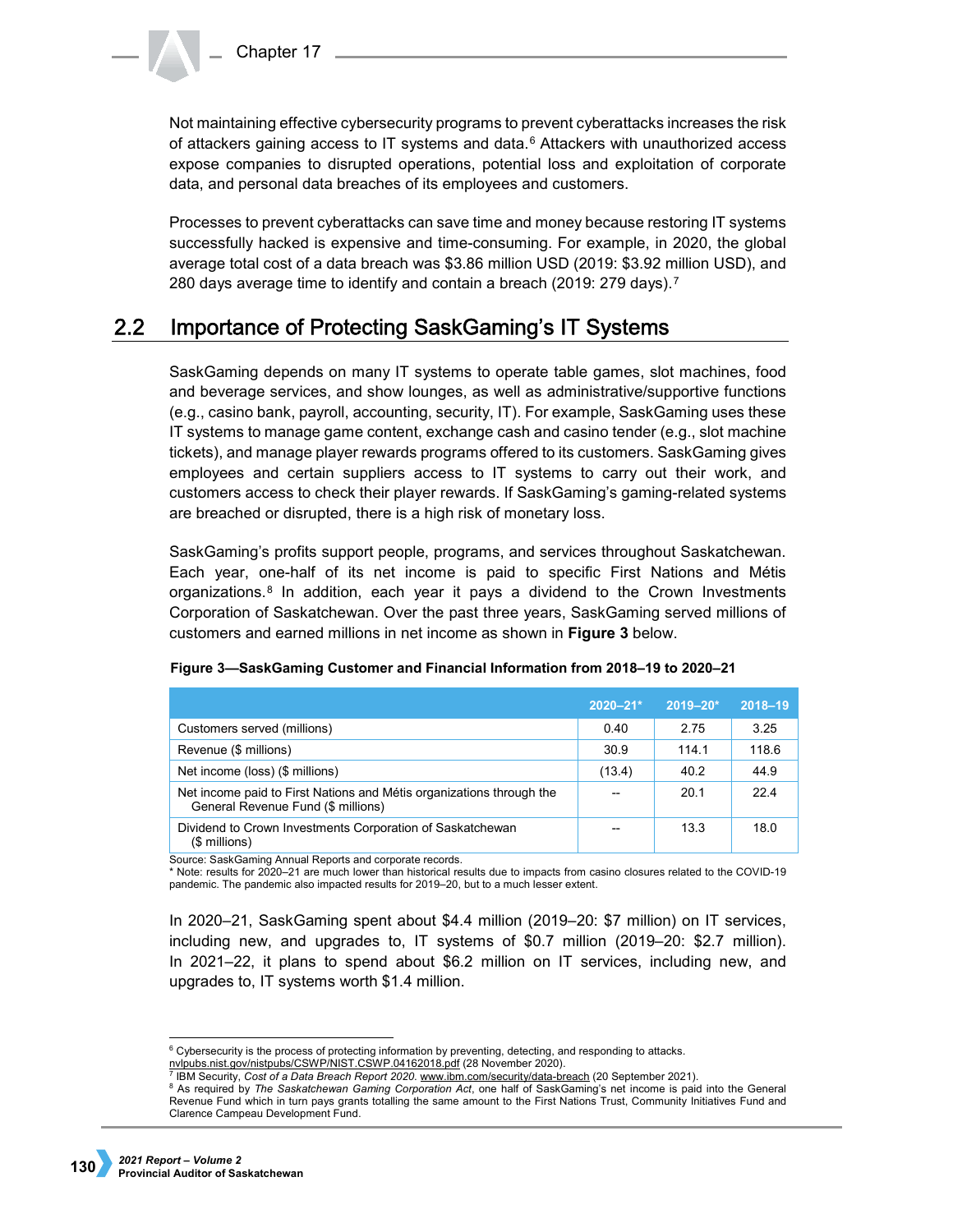Having effective cybersecurity programs to prevent cyberattacks reduces the risk of attackers disrupting SaskGaming's operations or breaching SaskGaming's employees' or customers' personal data. Attackers with unauthorized access could expose SaskGaming to risk of undetected modifications to casino games. Such modifications could potentially damage SaskGaming's reputation if customers become concerned that cyberattacks could affect games running fairly, potentially reducing future revenues.

Furthermore, financial costs of successful cyberattacks at SaskGaming would reduce its profits used to support people, programs, and services in Saskatchewan.

#### $3.0$ **AUDIT CONCLUSION**

**We concluded, for the 12-month period ended July 31, 2021, Saskatchewan Gaming Corporation had effective processes, except in the following areas, to prevent cyberattacks from affecting IT systems and data it uses to support and deliver casino games. SaskGaming needs to:**

- **Maintain well-defined cybersecurity action plans based on robust, evidencebased risk assessments to further reduce the risk of unauthorized access, breach, or interrupted service that could result from cyberattacks**
- **Implement stronger configuration of IT network, servers, and workstations to better protect them from security threats and vulnerabilities**
- **Update certain password requirements and conduct complete quarterly, privileged-user reviews to sufficiently restrict access to IT systems and data**
- **Update its IT security assessment plan to reflect changes in its practice and to align with IT industry standards**
- **Analyze information from security assessments and attempted cyberattacks to better identify and address cybersecurity risks**

**Figure 4—Audit Objective, Criteria, and Approach**

**Audit Objective:** Assess the effectiveness of Saskatchewan Gaming Corporation's processes, for the 12-month period ending July 31, 2021, to prevent cyberattacks from affecting IT systems and data it uses to support and deliver casino games.

A cyberattack is the use of electronic means to interrupt, manipulate, destroy, or gain unauthorized access to a computer system, network, or device.

The audit did not include assessing SaskGaming's processes to detect and respond to cyberattacks or physical security (e.g., physical locks on doors to enter the casino buildings or restricted areas within the buildings, security alarm systems, or video surveillance) of SaskGaming's assets for delivering casino games.

## **Audit Criteria:**

Processes to:

## **1. Identify risks that could result in cyberattacks**

- Maintain an inventory of authorized IT systems and devices (e.g., network, application)
- Continuously assess likelihood and impact of cyberattacks
- Set strategies for reducing cyberattack risks to acceptable levels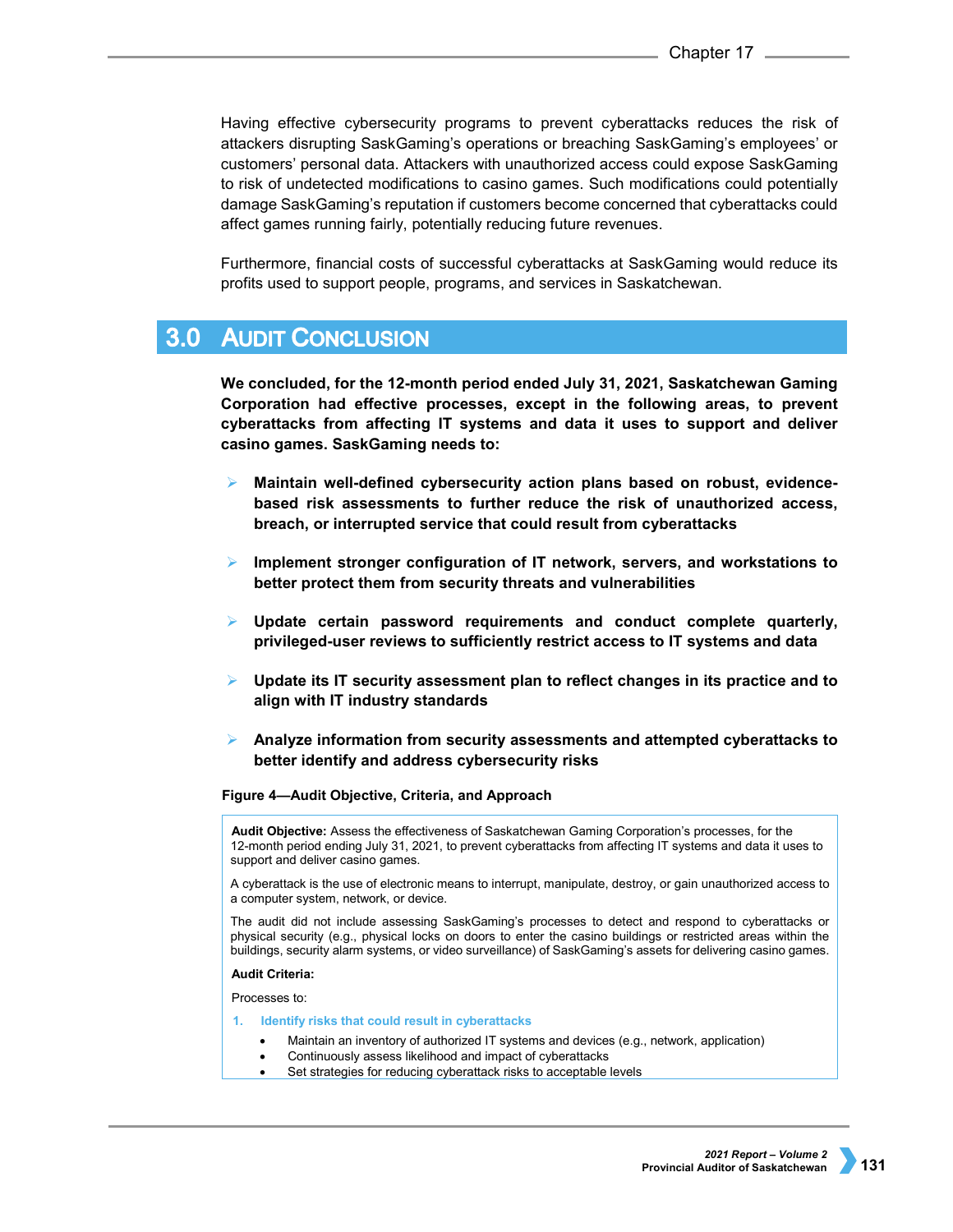## **2. Protect IT systems from cyberattacks**

- Securely maintain IT network (e.g., network segregation, firewalls, properly configure devices and software)
- Properly control use of system privileges (e.g., network, application)
- Regularly train staff about cybersecurity (e.g., risks, strategies, policies)
- **3. Monitor IT security practices adequately prevent cyberattacks**
	- Routinely test network controls operate as expected (e.g., vulnerability scans, penetration testing, integrity checkers)
	- Analyze attempted cyberattacks to identify vulnerabilities and threats
	- Report timely to senior management and the Board

## **Audit Approach:**

To conduct this audit, we followed the standards for assurance engagements published in the *CPA Canada Handbook—Assurance* (CSAE 3001). To evaluate SaskGaming's processes, we used the above criteria based on related work, reviews of literature, and consultations with management. SaskGaming's management agreed with the above criteria.

We examined SaskGaming's policies and procedures, risk assessments, action plans, and reports related to cybersecurity. We interviewed key staff responsible for IT security. We hired an external consultant to assess network and system controls related to cybersecurity.

## 4.0 KEY FINDINGS AND RECOMMENDATIONS

## $4.1$ **IT Assets Sufficiently Tracked**

SaskGaming sufficiently tracks its IT assets.

SaskGaming uses a few systems and documents to maintain information about its IT assets, including more than 300 network devices such as firewalls and switches, over 100 servers, over 400 desktop and laptop workstations, and over 100 software applications. It tracks its IT assets in an IT system. The tracking system includes key information about each asset such as: asset tag (name), type, vendor, operating system, version, and location on the network. IT maintenance tools and network diagrams maintain additional information about updates needed and relationships between the assets. SaskGaming's disaster recovery plan maintains information about how long operations can manage without the IT assets. SaskGaming uses all of this information to help manage asset security updates and maintenance.

IT staff add assets to the tracking systems and documents when the assets are purchased or developed, and remove assets at disposal. IT staff are involved in all significant purchases or new development of IT assets. IT staff also complete routine scans and maintenance that help to identify issues with asset tracking. We found the inventory lists complete and accurate based on the information we gathered from network scans and other testing.

Maintaining accurate information about IT assets promotes timely maintenance and disposal of assets, and can help to identify and remove any unauthorized assets (e.g., laptops, software) on the network.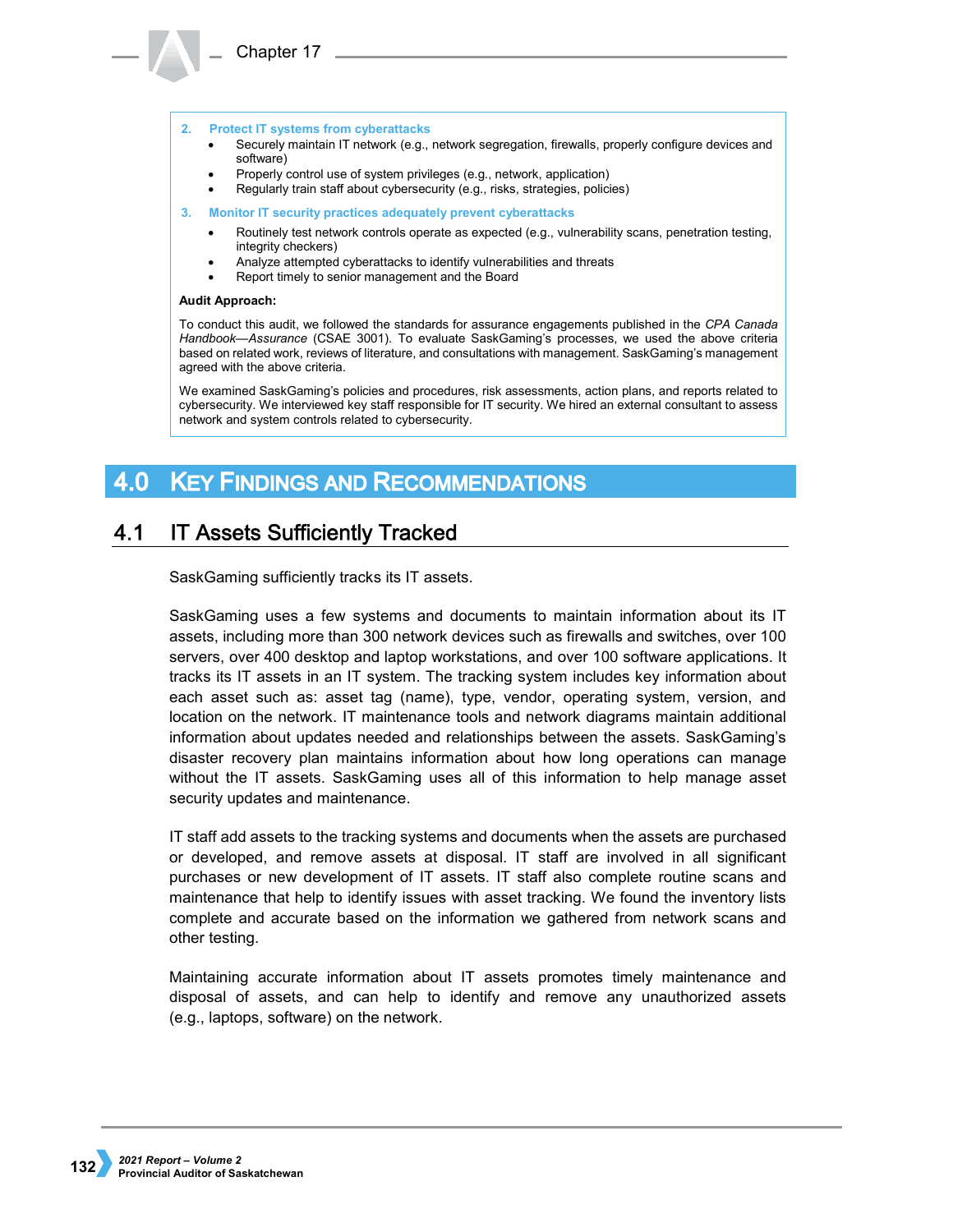# $4.2<sub>1</sub>$ More Detailed Analysis and Planning for Cybersecurity Risks **Needed**

SaskGaming includes some risks relating to cybersecurity in its corporate-wide risk register, but does not complete a sufficiently detailed risk analysis to clearly support effective action plans to address all significant cybersecurity risks.

SaskGaming set a corporate-wide risk management policy.<sup>[9](#page-6-0)</sup> The policy includes roles and responsibilities for risk management of the Board, management, and employees. The policy also sets out requirements for an annual risk assessment process including: determining impact and likelihood of risks; setting risk-tolerance levels; developing plans to address risks; ongoing monitoring of risk in daily operations; reporting on actions taken; and aligning with strategic planning and budgeting processes. SaskGaming used a topdown approach to develop and update its corporate-wide risk register (i.e., focus on corporate-wide risks affecting strategic goals and objectives).[10](#page-6-1)

SaskGaming provided guidance in its risk framework for how to assess the impact and likelihood of identified risks to support a corporate-wide ranking process. Each year, it identifies its top six risks for more focused action and monitoring.

IT staff are involved in preparing information to support the corporate-wide risk assessment process. Three of the top six risks SaskGaming identified in its 2021–22 corporate-wide risk assessment relate to cybersecurity, including:

- Business interruption (e.g., IT systems needed for operations not available)
- $\triangleright$  System and information security (e.g., unauthorized changes to IT systems or data)
- Physical security (e.g., unauthorized device attached to network to enable remote access)

SaskGaming's Finance and IT Department also includes assessment of risk as part of its annual department plan. For 2021–22, the Department risks included some related to cybersecurity (e.g., limited staff skills development and cross-training, limited succession planning in the IT department, limited formal cybersecurity program tied to its corporate business continuity plan). The plan did not describe impact and likelihood of the risks or set out clear action plans to reduce risks to acceptable levels.

SaskGaming did not complete an in-depth assessment of cybersecurity risks to expand on its corporate-wide and departmental risk-assessment processes. That is, it did not clearly define and assess specific cybersecurity risks, and set out well-defined action plans to reduce any significant gaps identified. It used some processes to try to manage the various cybersecurity risks it faces, such as:

 $\triangleright$  Holding weekly meetings where IT employees can raise new risk area awareness and are required to report progress toward addressing previously identified risks.

<span id="page-6-0"></span><sup>9</sup> SaskGaming's corporate-wide risk management policy meets the requirements of the subsidiary risk policy set by its parent, Crown Investments Corporation of Saskatchewan (CIC), at [www.cicorp.sk.ca/pub/Reports/Subsidiary%20Crown%20Policy](http://www.cicorp.sk.ca/pub/Reports/Subsidiary%20Crown%20Policy%20Manual/policy-manual---version-4.pdf)  %20Manual/policy-manual---version-4.pdf [\(](http://www.cicorp.sk.ca/pub/Reports/Subsidiary%20Crown%20Policy%20Manual/policy-manual---version-4.pdf)8 September 2021).<br><sup>10</sup> Opposite to the top-down approach is the bottom-up approach that focuses on key operational and tactical risks on a

<span id="page-6-1"></span>business unit basis. [www.cicorp.sk.ca/pub/Reports/Subsidiary%20Crown%20Policy%20Manual/policy-manual---version-4.pdf](http://www.cicorp.sk.ca/pub/Reports/Subsidiary%20Crown%20Policy%20Manual/policy-manual---version-4.pdf) (8 September 2021).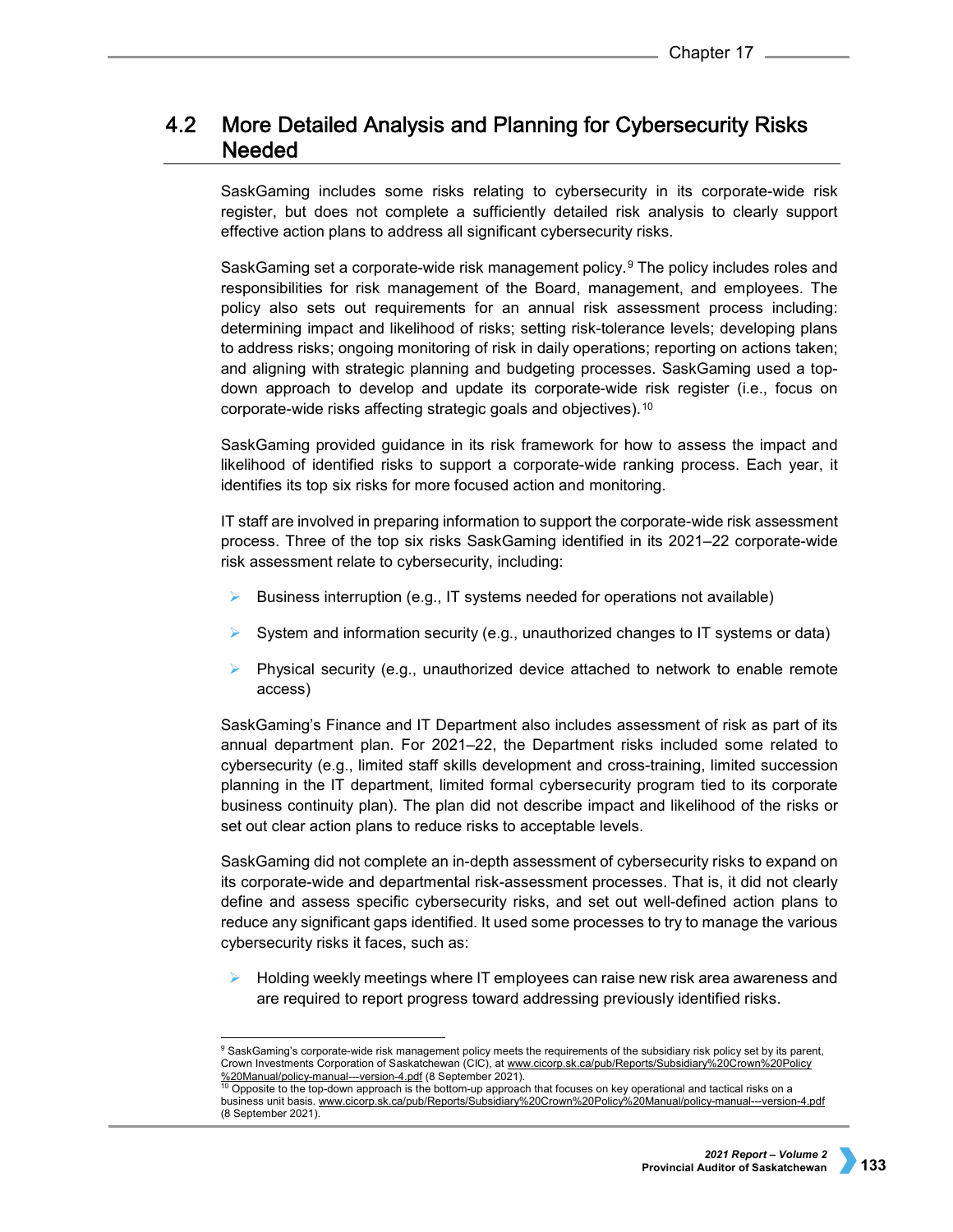- $\triangleright$  Maintaining a list of action items, which may address some identified risks.
- $\triangleright$  Following a five-year technical architectural roadmap (2019–24) that briefly sets out IT projects and timelines, some of which may relate to cybersecurity action items (e.g., cyber incident handling, network segmentation, endpoint protection, encryption).
- $\triangleright$  Using a 2017 cybersecurity action plan that sets out very broad goals for developing a cybersecurity program (e.g., update IT-related policies, build cybersecurity framework, integrate cybersecurity into core learning, invest in network security enhancements). However, this plan is outdated and lacked details on key actions, timing, and resources required.

The processes above support ongoing communications about cybersecurity risks, define staff to lead the work, set some timeframes to complete actions, and support monitoring of ongoing work. However, the processes do not clearly define all significant, unmitigated cybersecurity risks or clearly link the risks to action plans expected to reduce those risks to acceptable levels. Also, the roadmap and action plans did not include sufficient details about planned projects to clearly understand the scope of planned work and how it relates to identified cybersecurity risks. For example, plans do not clearly define the cybersecurity risks related to unauthorized access and expected actions, such as how to further segregate the network or encrypt assets (e.g., laptops) to address those risks.

We found several security deficiencies during the audit as described in **Sections 4.3**  and **4.4** that indicate some unidentified cybersecurity risks, some risks requiring further assessment, or certain controls that are not reducing risks as expected.

Without detailed assessments (see **Section 4.6**) to identify all significant cyber risks and clear alignment to current, well-defined action plans to address those risks, SaskGaming is at an increased risk of cyberattacks. Cyberattacks could result in unauthorized access or breach of IT systems and data or significant disruption to operations, causing significant financial costs, asset or revenue loss, or damage to SaskGaming's reputation.

**1. We recommend Saskatchewan Gaming Corporation maintain welldefined action plans clearly addressing all significant risks of cyberattacks that may affect IT systems and data used to support and deliver casino games.**

# **Stronger Network and IT Device Controls Needed to Restrict**  $4.3<sup>°</sup>$ **Access**

While SaskGaming had a number of controls in place to prevent unauthorized access to its systems and data, some access controls were not sufficiently robust (e.g., network segmentation, wireless network configuration, workstation configuration, encryption).

**Network:** SaskGaming and its service providers use established processes for building and updating IT equipment such as firewalls and the intrusion detection system (IDS).<sup>[11](#page-7-0)</sup>

<span id="page-7-0"></span><sup>&</sup>lt;sup>11</sup> SaskGaming uses service providers to host certain IT systems, as well as to help it monitor activity on its network.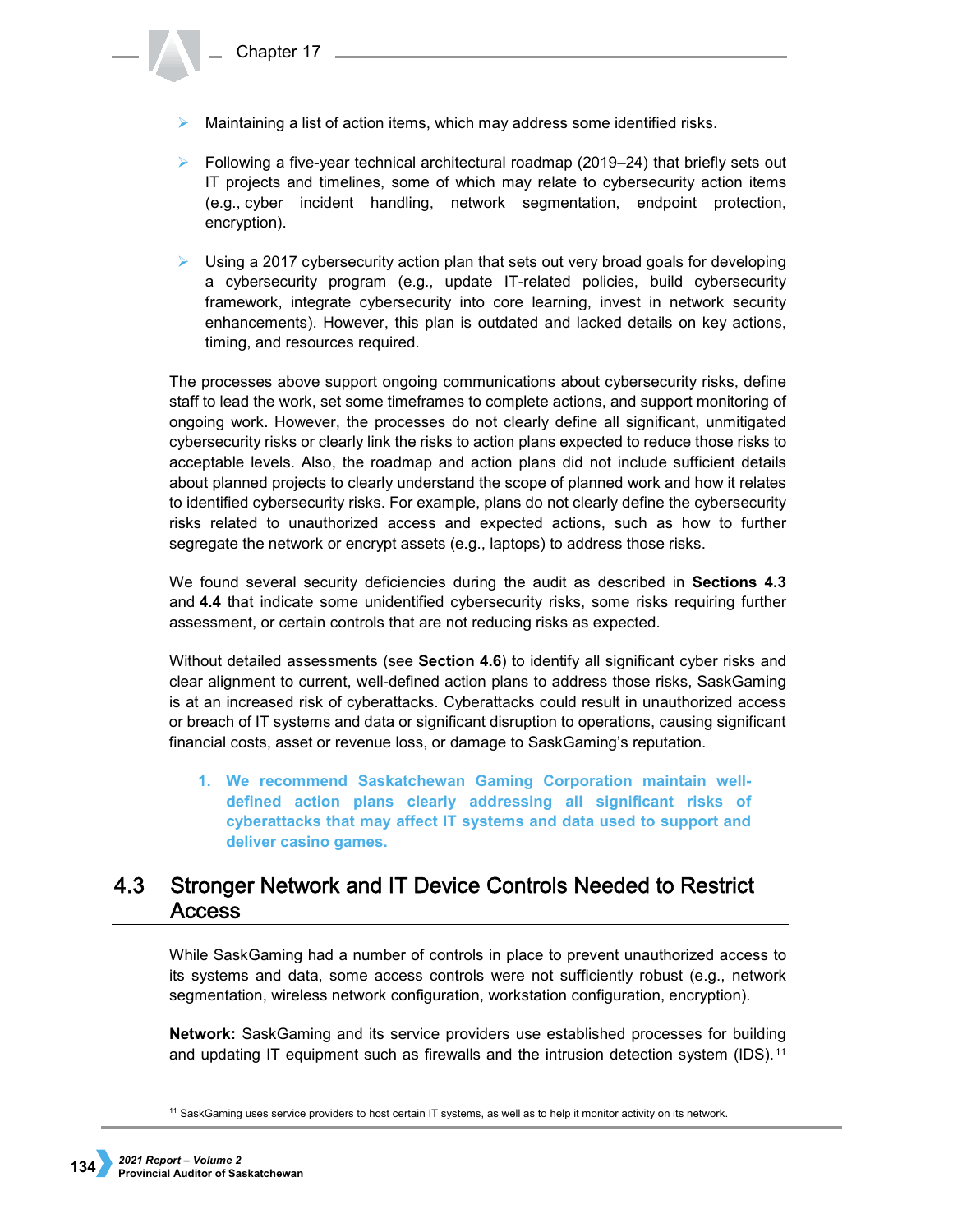We found network equipment running up-to-date software and routines. We found SaskGaming appropriately located firewalls and IDS sensors in the network.

SaskGaming uses firewalls to prevent unauthorized individuals from entering its network. While it also restricted certain access within the network using firewalls (e.g., to gaming machines), these restrictions were insufficient to reduce risk of unauthorized access to some key systems (e.g., to support gaming operations). Good practice suggests the use of network segmentation to limit movement across a network in the event an attacker gains unauthorized access. SaskGaming also inadequately restricted ability to copy data from its network to an external source once users, including unauthorized users, access the network.

SaskGaming allows staff to use a wireless network to connect to its network; however, it did not adequately configure the wireless network to appropriately restrict access. The ease of access that a wireless network brings also creates a more open attack surface, as a wireless network only requires the attacker to be in proximity to the network, and does not require physical access.

Service providers help SaskGaming monitor user access and movement within its network. IT staff received alerts about unusual activity detected and monthly summary reports about activity. This monitoring does not detect and alert SaskGaming about all unauthorized activity including the deficiencies we describe in this section and **Section 4.4**. For example, strong monitoring practices can alert if it appears an attacker is using a laptop to gain unauthorized access to the wireless network and then to IT systems to copy large amounts of sensitive data from the network to the attacker's laptop. This type of alert provides the organization time to stop the attack.

**Servers:** SaskGaming and its service providers use standard processes to set up and update servers. We found servers had up-to-date software.

We found SaskGaming routinely completed backups of its systems and data at established intervals (e.g., nightly incremental backups, weekly full backups). It tested backup effectiveness including through its annual disaster recovery exercise. It updated its disaster recovery plan annually, or as needed.

However, we found SaskGaming made backup copies of certain data that did not have adequate encryption or internal access control. Restricting internal access to and properly encrypting backed up data limits a user's ability to view or copy data in a readable format.

**Workstations:** SaskGaming uses standard processes to set up and update desktop and laptop workstations. We found the workstations had up-to-date software.

We found workstations allowed users more access to IT systems and data than required to do their jobs. Insufficient access restrictions can result in users accessing unauthorized IT systems and data and/or elevating their privileges to increase their access further. In addition, attackers may exploit employees to gain unauthorized access to sensitive systems and data. Granting the minimum required user access for each employee to carry out required work reduces this risk.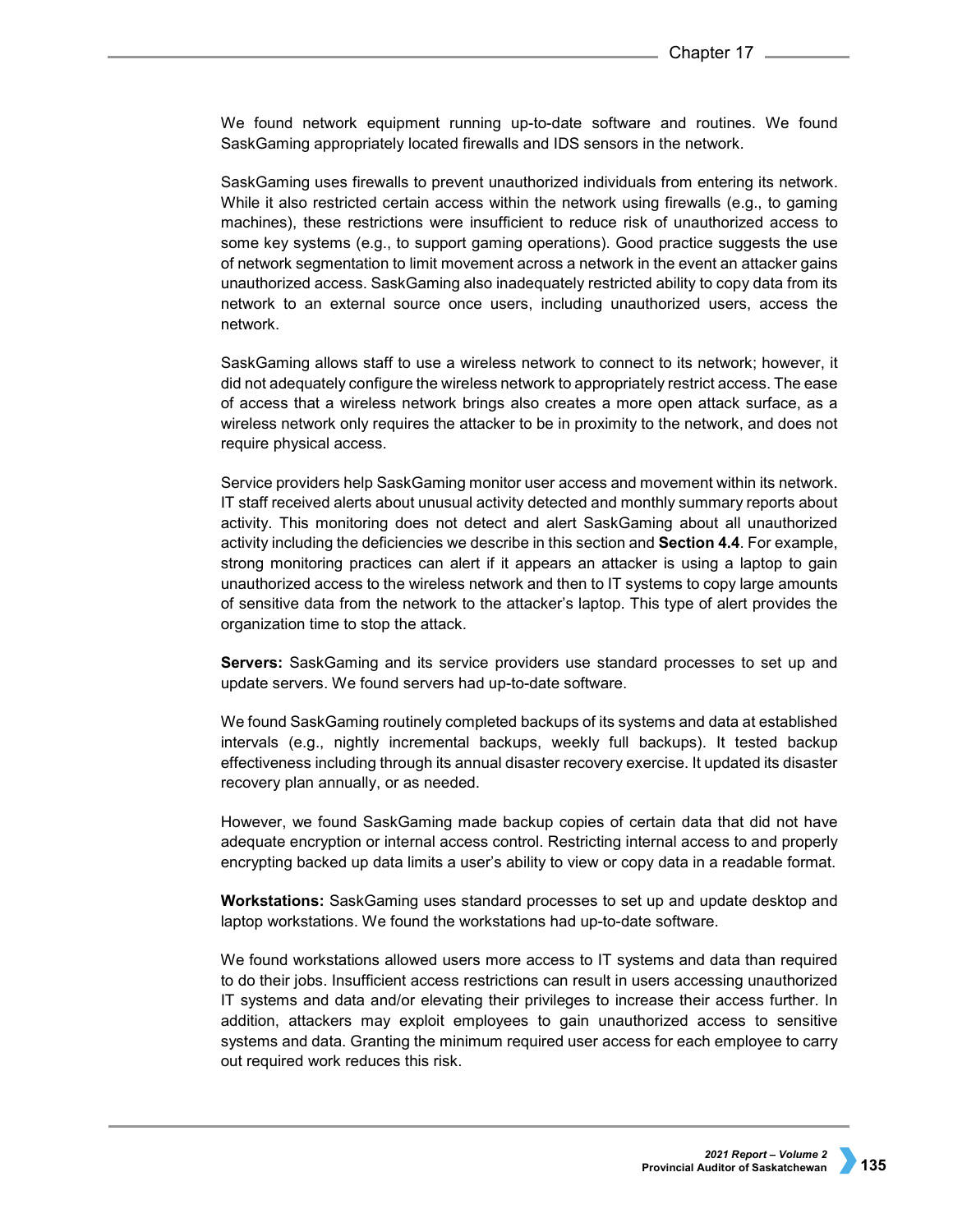We found SaskGaming inadequately set up its remote access process (e.g., virtual private network) to restrict data flow between an employee's internet activity from activity on SaskGaming's network. In addition, it did not use sufficient encryption on devices such as laptops for employees who may work with sensitive systems and data. Protecting laptops through encryption helps reduce the risk of compromise in the event that laptop is lost or stolen.

During the audit, as a result of the deficiencies noted above, we were able to obtain unauthorized access to some of SaskGaming's systems and data without detection. Data accessed included sensitive information about some of SaskGaming's employees and customers.

Without adequate configuration of its network, servers, and workstations, SaskGaming increases its risk of unauthorized access to its systems and data. A breach of its systems and data could result in revenue loss or financial costs reducing SaskGaming's profits.

# **2. We recommend Saskatchewan Gaming Corporation adequately configure its network, servers, and workstations to better protect them from security threats and vulnerabilities.**

We also noted several physical security deficiencies during our audit work. For example, we found certain IT equipment inadequately locked up, lack of visitor logs for certain IT rooms, and insufficient backup power supply. Inadequate physical security controls can result in unauthorized access to IT systems and data resulting in cybersecurity breaches, as well as risk of damage or unavailability of IT systems and data.

# $4.4$ User Access Review and Password Requirements Need Strengthening

Although SaskGaming follows established processes to grant and remove access to its systems and data, it needs to strengthen its password requirements and include all privileged-user groups in its review of user access.

Managers complete a standard form to approve employees' access to IT systems and data before IT staff give access. When an employee leaves, IT staff receive an automatic notification from the payroll system, then remove the employee's access. We found SaskGaming adequately granted and removed user access for its employees except as noted below.

Managers review appropriateness of IT system access for all staff semi-annually and request changes as needed. IT staff review access quarterly for employees with more sensitive access to systems and data (i.e., privileged access). We found SaskGaming completed reviews as expected, except for a group of privileged users who were not included in the quarterly reviews, potentially resulting in more users than required having access to certain systems (e.g., over 15 privileged users for one system that were not reviewed).

SaskGaming uses unique identifiers and passwords to access its systems and data. We found its password standards (set out in policy) consistent with accepted practice by the IT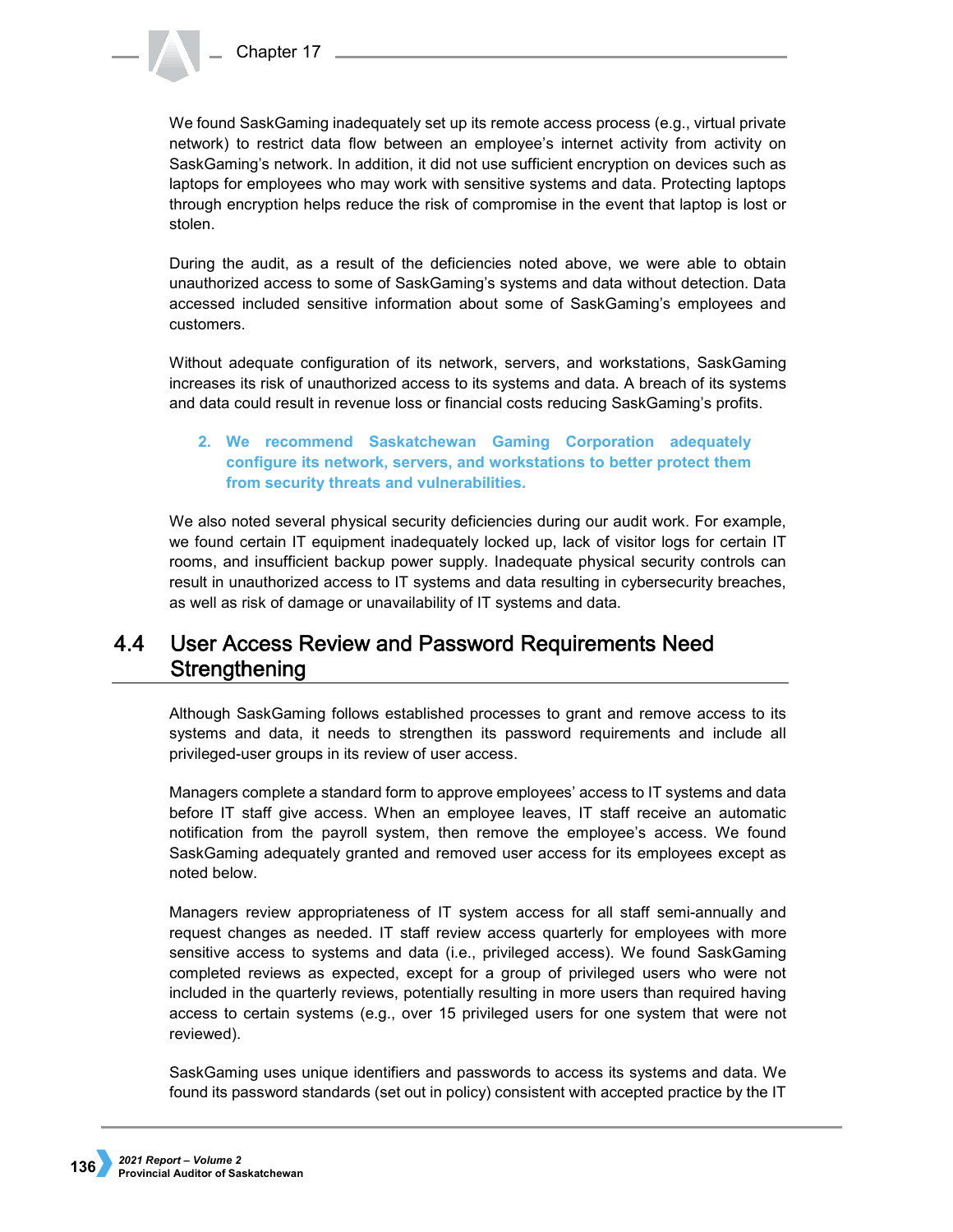industry (e.g., minimum eight characters, complexity such as numbers and special characters, change every 90 days, lock after five attempts). However, we found SaskGaming did not require certain sensitive accounts' passwords to be updated every 90 days as expected by its policy. For example, we found accounts where passwords had not been updated in more than nine years. Accounts without appropriate password settings are a potential access point for unauthorized access or malicious software into the SaskGaming network.

In addition, we found SaskGaming does not require multifactor authentication (MFA), except for certain remote access methods. MFA adds a layer of protection to the sign-in process by requiring users to provide additional identity verification listed in **Figure 5**. This stronger authentication method could help to reduce risk of unauthorized access, especially for privileged accounts, sensitive data, and remote access. The more layers of security between an organization's information and cyber criminals, the better.

|  | Figure 5-Examples of Identity Verification Used in Multifactor Authentication (MFA) |  |
|--|-------------------------------------------------------------------------------------|--|
|--|-------------------------------------------------------------------------------------|--|

| <b>Identity Verification Type</b>                                                                             | <b>Identity Verification Method</b>   |  |
|---------------------------------------------------------------------------------------------------------------|---------------------------------------|--|
| Something you know                                                                                            | Password<br>PIN<br>Security questions |  |
| Something you have                                                                                            | Card with chip<br><b>Texted codes</b> |  |
| Something you are                                                                                             | Fingerprint<br>Retina scan            |  |
| Course, Adapted from ususu orker as soloited default files burblications what is mfsC a Ondf (7 October 0001) |                                       |  |

Irce: Adapted fro[m www.cyber.gc.ca/sites/default/files/publications/what\\_is\\_mfa6\\_e\\_0.pdf](http://www.cyber.gc.ca/sites/default/files/publications/what_is_mfa6_e_0.pdf) (7 October 2021).

Without sufficiently strong controls to manage who can access IT systems and data, and how, SaskGaming may have increased risk of unauthorized access to its IT systems and data. Unauthorized access can result in inappropriate use, modification, or loss of systems or sensitive data, causing financial and reputational harm.

- **3. We recommend Saskatchewan Gaming Corporation include all privileged-user groups in its quarterly user access reviews.**
- **4. We recommend Saskatchewan Gaming Corporation update all user account passwords as often as required by its password policy.**
- **5. We recommend Saskatchewan Gaming Corporation implement further use of multifactor authentication to reduce, to an acceptable level, the risk of unauthorized access to IT systems and data.**

## 4.5 **Sufficient Cybersecurity Guidance and Training Provided**

SaskGaming provided sufficient guidance and training to its staff about cybersecurity.

SaskGaming maintained an appropriate IT security policy, as well as policies for acceptable use, privacy, and other specific IT topics. Its employees had ongoing access to the policies on its intranet.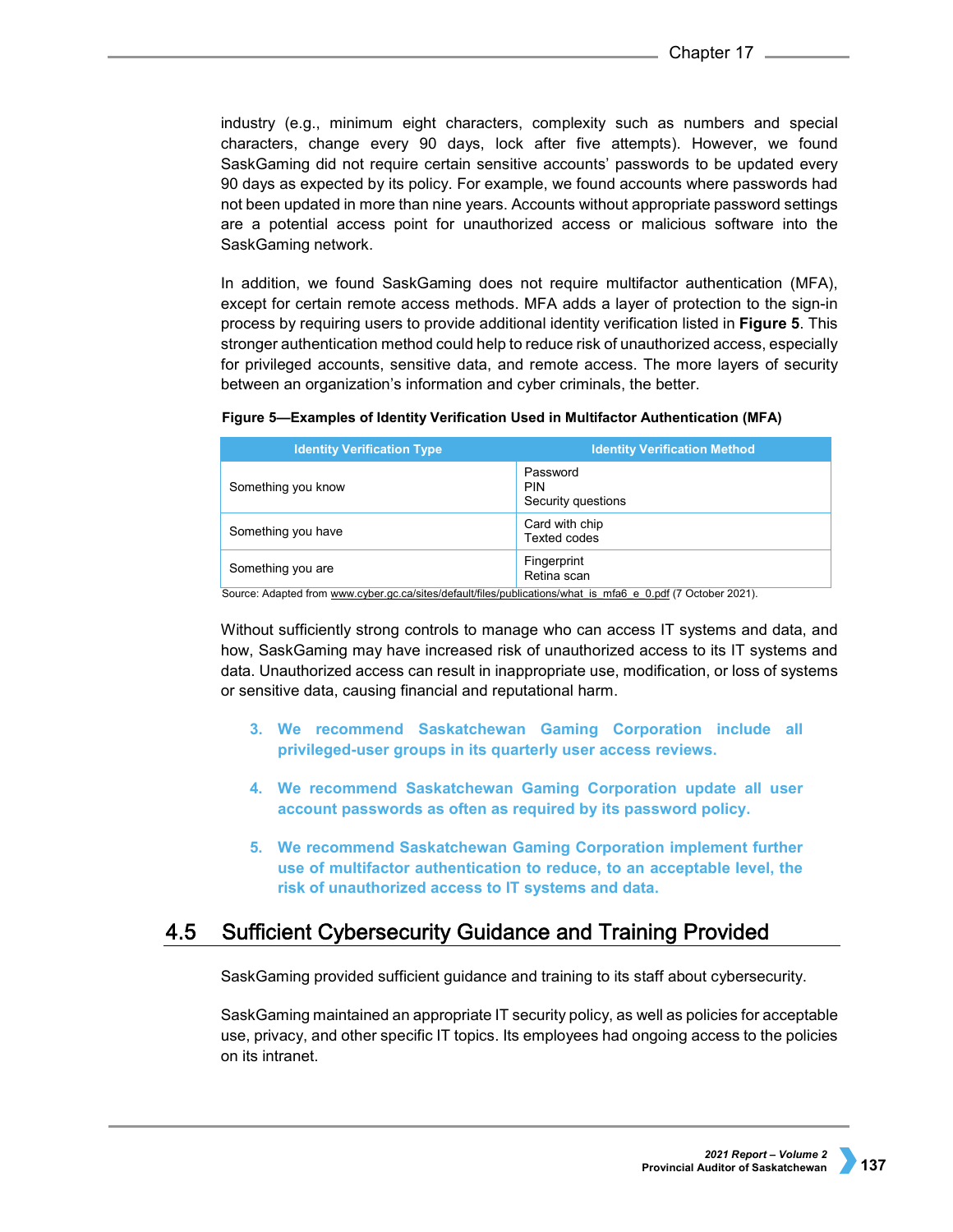Employees sign-off annually that they understood and followed the IT security policies. During orientation and annual refresher courses, employees access training about SaskGaming's IT security policies through SaskGaming's online learning application. The application tracks attendance so the human resources department can monitor that all employees received the training. IT staff provide the training content. We found all but four out of 584 employees attended the most recent training. Informed employees are less likely to open email attachments containing malware that can infect a corporate IT network.

IT staff typically provide monthly updates about cybersecurity risks and good practice guidance, and upload these updates on SaskGaming's intranet. We found SaskGaming provided updates to staff, although less often than monthly due to casino closures caused by the COVID-19 pandemic. The updates covered a wide variety of security topics such as creating strong passwords, avoiding email scams, and securing use of mobile devices.

SaskGaming used an IT program to semi-annually test the effectiveness of its IT security training. Testing includes activities such as sending an email scam to see whether staff open the email and click the embedded link, or leaving an unidentifiable USB drive to see whether staff try to use it on their computer. The IT program provides a results summary so management can assess training effectiveness. It also sends a notice to employees who fail the test so they can refresh their training and reduce the risk of a real attack.

We found SaskGaming completed its last test in fall 2020, before the casinos ceased operations again due to the COVID-19 pandemic, and reviewed testing as expected. Generally, its employees demonstrated understanding of cybersecurity risks, given only three of about 200 employees tested replied or opened attachments.

SaskGaming sets a budget annually with provisions for funding for training. IT staff can attend more detailed cybersecurity training to maintain their specialized skill sets, although staff were unable to attend specific cybersecurity training in 2020–21 due to casino closures caused by the COVID-19 pandemic. IT staff submit requests for training to their supervisors for approval. We found the IT staff knowledgeable about SaskGaming's IT systems and cybersecurity. IT staff need advanced training to stay current about evolving cybersecurity risks to support development of strategies to reduce those risks and to plan general cybersecurity awareness training for all staff.

## 4.6 Security Assessments and Analysis Need Improvement

SaskGaming uses a variety of processes to assess its IT security effectiveness, but needs to better analyze security information to support improved risk assessment. It also needs to update its security assessment plans to reflect current practice and IT industry standards, which will improve the quality of information available to analyze.

SaskGaming uses a number of security monitoring practices to assess its current state of IT security. SaskGaming completes ongoing vulnerability assessments and periodic penetration tests to help identify security threats and vulnerabilities, and uses security event monitoring to alert it about potential unauthorized activities in real time. Penetration testing discovers real security weaknesses, while vulnerability assessments are good for security maintenance.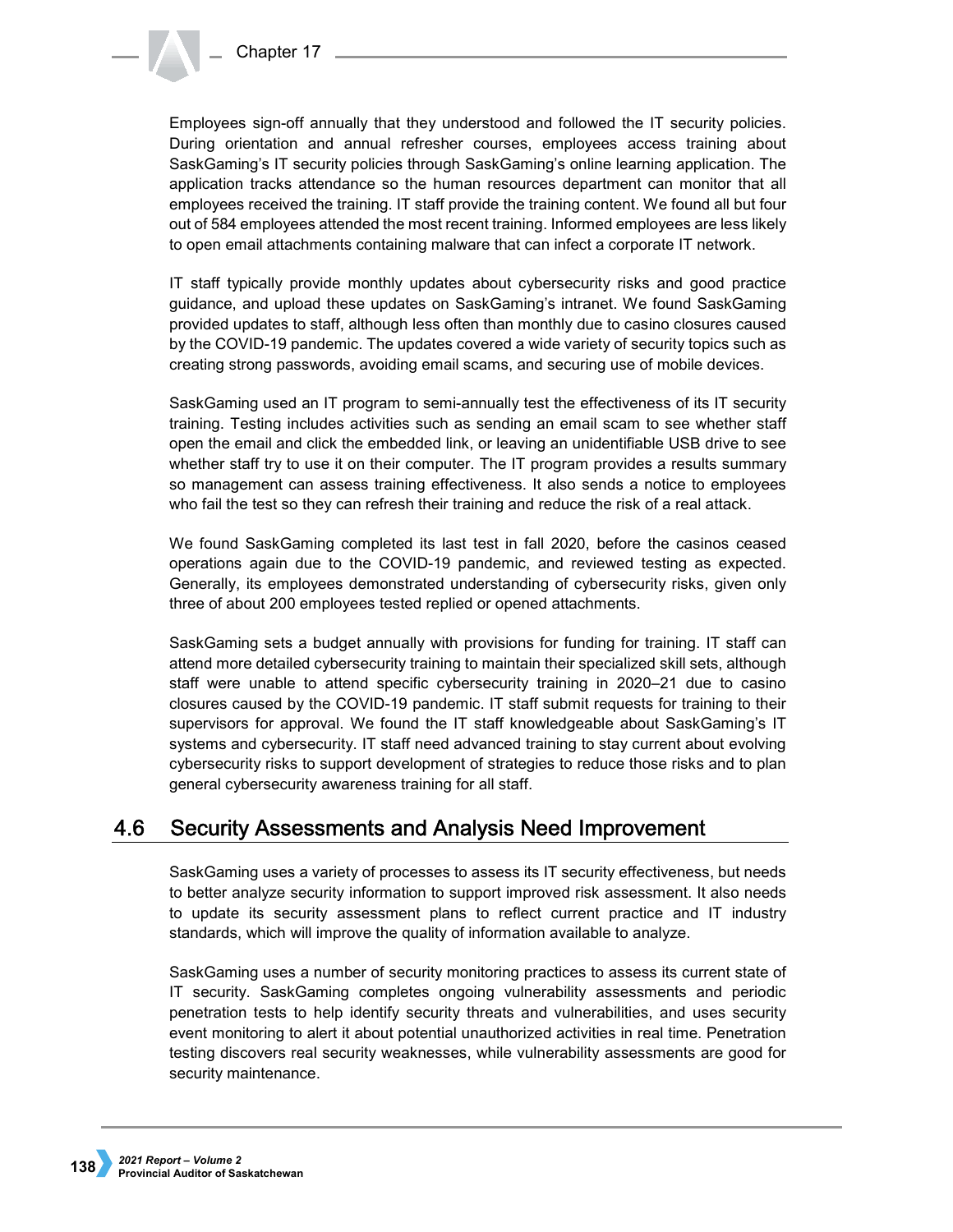SaskGaming completed regular vulnerability assessments of its network to help identify security threats and vulnerabilities. It documented the expected frequency for these assessments in a test plan in 2017. We found it required some assessments less often (every six months) than good IT industry practice suggests (every four months) without a formal risk assessment to support the decision. We also found it completed some assessments more frequently than expected in its test plan (e.g., almost monthly instead of every six months).

SaskGaming completed some assessments directly, and used third-party service providers to provide other assessments. It tracked all of the assessments in an IT system to support investigation and remediation of identified issues.

However, we found some of the assessments did not utilize sufficiently useful test parameters for identifying potential vulnerabilities. Setting up the scanning tools to broaden these assessments would support better understanding and identification of risks, and detecting unauthorized assets. For example, internal scans using an active account can more thoroughly check servers and desktops.

SaskGaming indicated it plans to complete penetration tests to search for IT security weaknesses every four years; however, it has not documented this plan or rationalized the basis for testing every four years. SaskGaming last completed a penetration test in 2016. Good practice suggests the frequency of penetration testing may vary based on risk (costbenefit), with many larger organizations running at least annual tests for their IT networks. Management advised us it delayed expected penetration testing in 2020 due to casino closures and related impacts caused by the COVID-19 pandemic. As of July 31, 2021, it had not made any firm plans for its next penetration test.

Third-party service providers also help to monitor SaskGaming's security logs and alerts (e.g., intrusion detection system, firewalls). SaskGaming tracked alerts it received from these parties in an IT system to support investigation and remediation of issues. We found alerts from one service provider were not timely to support management in responding (e.g., received more than 24 hours after incident). Management advised us it is working with its service provider to address this issue. SaskGaming did not receive any critical alerts during our audit period.

Although information from security assessments and alerts helps SaskGaming address specific issues identified in its IT systems, it did not analyze this data holistically to help it assess the quality of its overall security processes. Analyzing this data could help SaskGaming better identify and assess cybersecurity threats and risks.

We identified a number of control deficiencies during the audit as described in **Sections 4.3**  and **4.4**. While some of these deficiencies appear to have action items showing management's plans to address them in the future, for several deficiencies, we did not see any evidence that management had yet identified the deficiencies. Regular penetration tests can help to identify such deficiencies to better support risk assessment.

Without robust security assessments about the effectiveness of implemented IT security controls, SaskGaming increases the risk that it will not identify and adequately address new and evolving cybersecurity threats and vulnerabilities in a timely manner. Unmitigated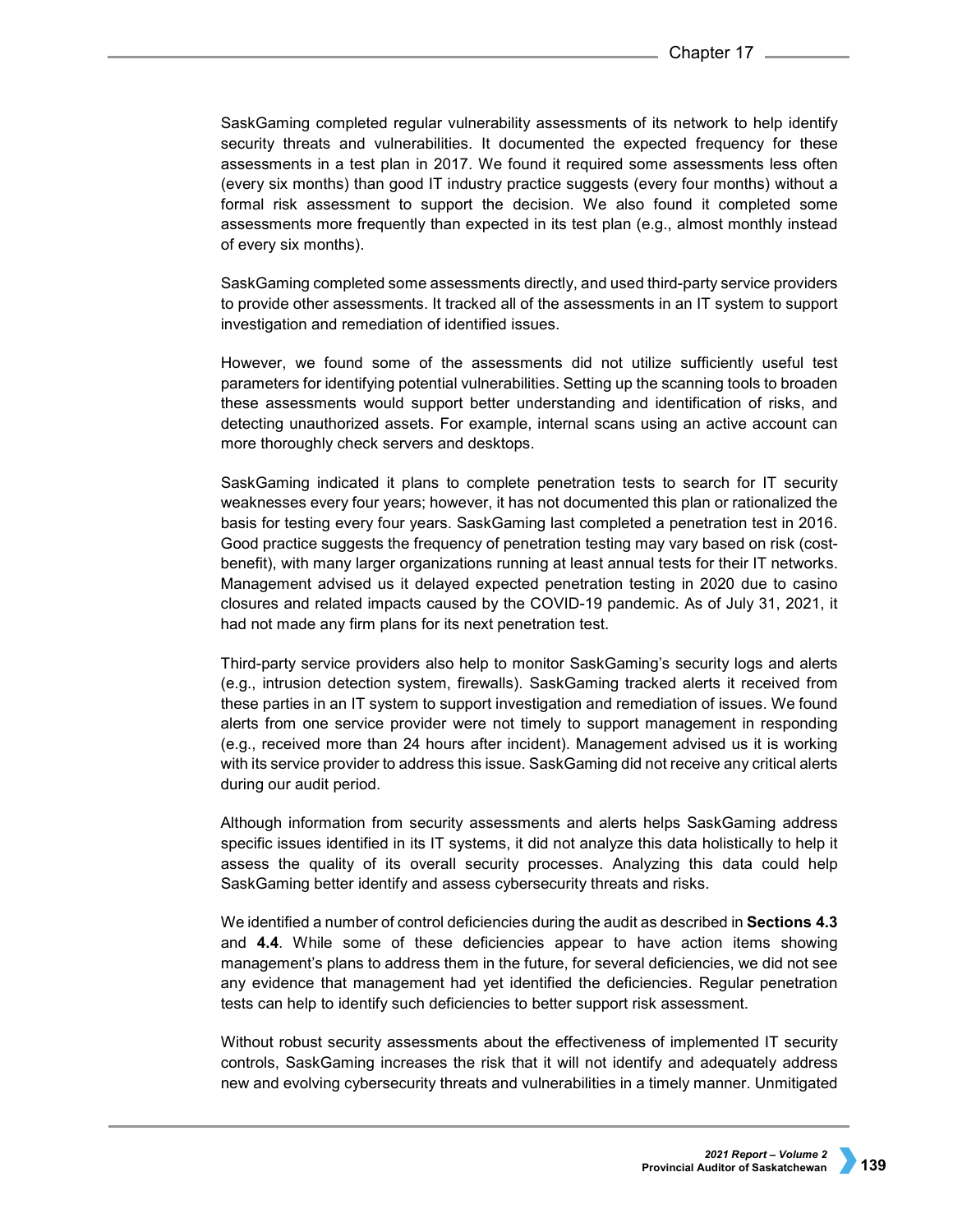cybersecurity threats and vulnerabilities could lead to unauthorized access to sensitive systems and data, resulting in financial losses or reputational damage.

- **6. We recommend Saskatchewan Gaming Corporation update its IT security assessment plan to reflect changes in its practice and to align with IT industry standards.**
- **7. We recommend Saskatchewan Gaming Corporation analyze information from security assessments and attempted cyberattacks to better identify and address cybersecurity risks.**

## 4.7 Regular Reporting on Cybersecurity-Related Risks

SaskGaming uses weekly meetings and quarterly updates about risks to report to management and its Board about cybersecurity.

SaskGaming's IT employees met weekly to discuss the status of existing and upcoming projects related to managing identified cybersecurity risks. As part of these meetings, it updated a list of action items to track progress toward these projects.

In addition, SaskGaming's corporate-wide risk management policy requires management to provide quarterly updates on the top corporate-wide risks, as well as ad hoc reports about any significant emerging risks or breakdown of controls immediately, if they occur. We found management provided quarterly updates on risks as expected by the policy. Management advised us that no such issues arose during the year to require ad hoc reporting to the Board.

More detailed assessments to identify all significant cyber risks as described in **Sections 4.2** and **4.6** will help SaskGaming confirm its quarterly updates to its Board include all relevant information about risks and mitigation strategies. Regular reporting on cybersecurity risks helps with allocating resources to manage these risks and monitoring the effectiveness of related risk strategies.

## $5.0<sub>1</sub>$ **GLOSSARY**

**Application** – A software program. This includes programs such as word processors, spreadsheets, database programs, accounting programs, etc.

**Backup** – A copy of systems or data to be used when the originals are not available (e.g., because of loss or damage).

**Configure** – To set up or arrange in order to achieve a specific purpose (e.g., maximize security).

**Defence-in-depth** – The practice of using layered security mechanisms to increase security of the system as a whole. If an attack causes one security mechanism to fail, other mechanisms may still provide the necessary security to protect the system.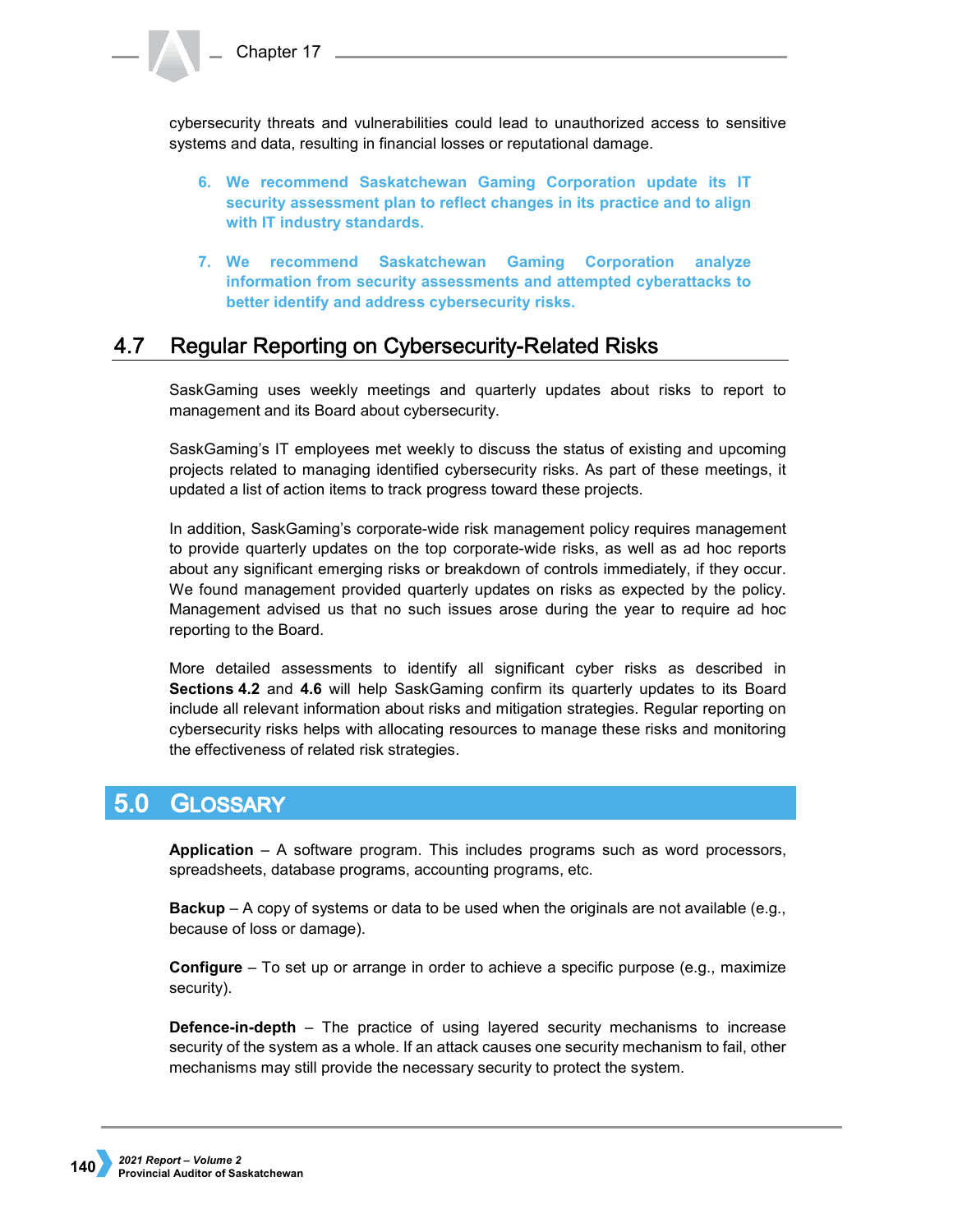**Disaster recovery plan** – A plan for an organization to restore necessary IT services in the event of an emergency or disaster. A disaster recovery plan is one part of a larger, organization-wide business continuity plan.

**Encryption** – The process of converting information or data into a code, especially to prevent unauthorized access.

**Firewall** – Software and/or hardware intended to restrict or block access to a network or computer. Firewalls can be set up using firewall rules to only allow certain types of data through.

**Integrity checker** – a tool used to detect unauthorized changes made to an IT system or data.

**Intrusion detection system** – Software and/or hardware designed to detect a security breach by identifying inappropriate access or changes taking place within a computer or network.

**Intranet** – a communications network within an organization employing the same technology as the internet.

**Multifactor authentication (MFA)** – Users provide additional identity verification, such as scanning a fingerprint or entering a code received by phone when accessing accounts or apps.

**Network** – A group of computers that communicate with each other.

**Penetration test** – a security exercise to find and exploit vulnerabilities in an IT system.

**Security vulnerability** – An unintended weakness in a computer system exposing it to the potential exploitation such as unauthorized access or malware (e.g., viruses).

**Server** – A computer hosting systems or data for use by other computers on a network.

**Unauthorized access** – When someone gains access to a website, program, server, or other systems and data using someone else's account or other methods.

**User access controls** – The controls in place at an organization to restrict use of systems or data to those authorized. These include physical controls such as locked doors or cabinets, as well as computer and network controls such as establishing accounts with specific access rights, requiring passwords, etc.

**Vulnerability assessment** – A systematic review to identify, classify by severity, and recommend remediation actions for any known weaknesses of an IT system. Organizations generally use IT tools to help complete the review.